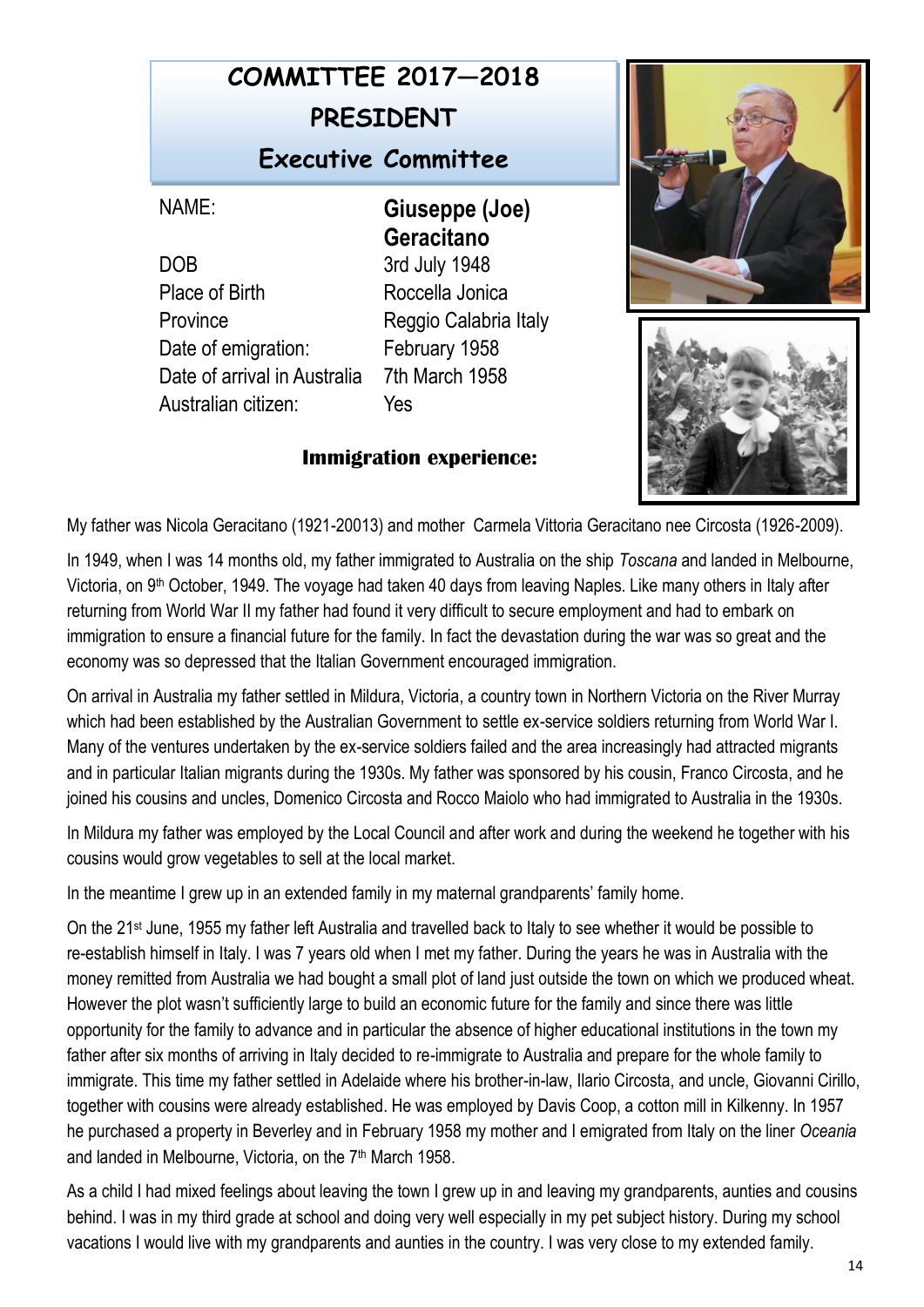Emotionally it was difficult for a young child of 9 years to fully comprehend what impact the act of immigrating would be. It was only 21 years later, in 1979, when I went back to Roccella Jonica for a brief visit and had to again say goodbye to my grandmother that I fully understood the emotional turmoil that every immigrant had to go through as the ship drew very slowly away from the wharf and realising that he/she might never again see the country of birth and all the loved ones left behind. I can still feel the emotions in my grandmother's voice as she uttered those final words of goodbye "I will never see you again".

The trip to Australia for me was one big adventure, exploring the ship, marvelled at new sights specially navigating the Suez Canal and seeing people with dark skins in Aden and Colombo for the first time. Watching little boats approaching our ship in the ports we visited and the natives haggling the prize of trinkets and ornaments they were selling. I remember the humid heat and strange odours as we docketed in Jakarta. Our first introduction to Australia was the dock in Fremantle Western Australia. I remember my first impression at seeing tin sheds and wondered what sort of country we had come to. At least all our buildings in Roccella Jonica were made of stones. We left Fremantle with uneasiness in our hearts wondering what awaited us in the Great Australian Bite. We had heard so many horror stories of great storms and waves that would dwarf the ship. In the end it was an anticlimax as the waters were very calm and the trip was uneventful.

We arrived in Melbourne, Victoria, on the 7<sup>th</sup> March 1958 after 28 days after leaving the port of Messina, Sicily. The arrival was chaotic with just my mother making sure that all our belongings were packed. The bulk of what we brought from Italy were in two trunks in the cargo hold which would be unloaded later and sent to us but we also had 5 suitcases which we had to hand unload and pass through customs. We had heard horror stories how custom officers would empty all the suitcases on a bench and examine the contents and that if you carried too much gold jewellery it would be confiscated. My mother had sewed all jewellery we couldn't wear inside her underpants and bra, fortunately there were no x-ray machines at the ports in those days. My mother had to carry the 5 suitcases into the custom sheds which were lined with stone benches and proceeded to line them up on the benches and quickly opened them hoping that the customer officer would not put all our belongings on the benches. Luckily the customer officer must have took mercy on my mother and only lifted the corners of each suitcase without disturbing the contents and processed us.

My father and cousin Franco Circosta, who had transferred his family from Mildura to Melbourne, were waiting for us and collected all our luggage and drove us to his house in North Carlton. My cousin had bought for me a tennis racket and tennis ball which was attached to an elastic band. This was my first introduction to a foreign sport. We stayed with my cousins for two days and then boarded the *Overland* train to Adelaide. The trip to Adelaide was a twelve hour trip over night in the old red rattlers with wooden seats. It was a very uncomfortable trip, the trains we had in Italy were luxurious compared to the *Overlander*.

We arrived in Adelaide in the early morning of 9<sup>th</sup> March to be met at the train station by my uncle, Ilario Circosta, and his next door neighbour affectionately known as Uncle Ronny who drove us to our house in Beverley. The most vivid image that I recall is driving on War Memorial Drive through the green parklands. I had never seen parks of that size before.

The house that my father bought was modest but comfortable. It consisted of two bedrooms, kitchen and lounge. It had a backyard which my father had planted with vegetables and three fruit trees, apricot, peach and almond. There was a chicken shed which was stocked with chickens. The front of the house was planted with flowers, mostly chrysanthemums, which the previous owner had planted.

The day we arrived the house was full of people, relatives and friends all came to welcome us in our new land and house. We were entertained by Uncle Ronny and his wife, Auntie May, who played the guitar and sang. Listening to our entertainers was my first introduction to the English language. My father had bought a keg of beer and there was general merry making.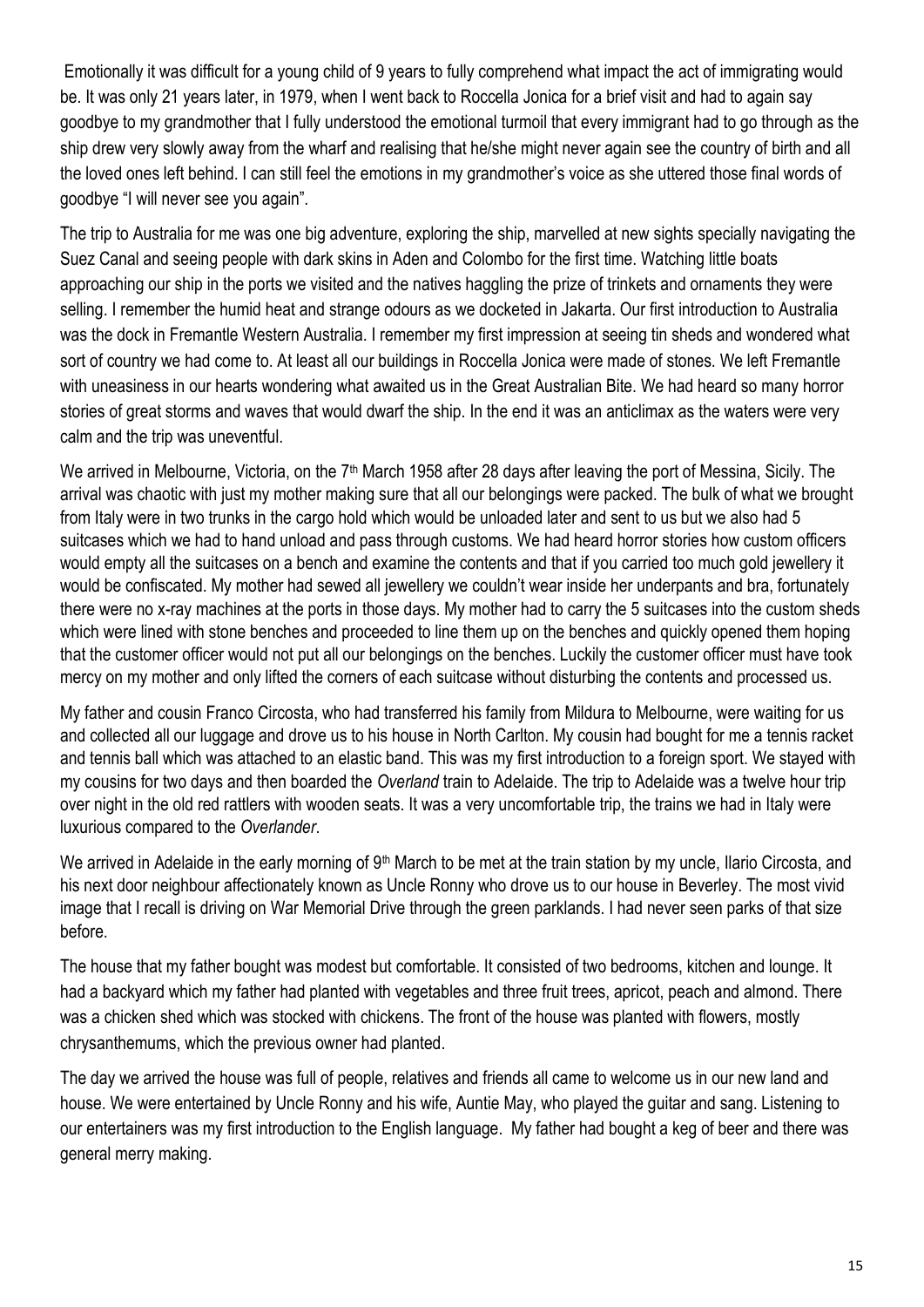We had one neighbour who was Australian, Allan and Leonie Smith who had two children, a boy and girl both younger than me. They were friendly and often I would play with the children even though we had no common language. On the other side of our property facing Port Road was a caravan yard with a butcher shop and delicatessen on the corner of Port Road and Woodlands Crescent. Later on we met an Italian family from the Veneto region living a short distance away at 10 Olveston Ave and further along the road a family from the Campania region. We soon became friends with both families and it wasn't before long our language broaden to include both Venetian and Neapolitan dialect words. Also we were part of an extended Italian community which included both relatives and *paesani* and there was always an occasion to celebrate weddings, christenings, new arrivals, Christmas, Easter and so on. The weekends were devoted to visiting friends and relatives and celebrating. Although missing our town and family we left behind in Italy we never felt completely isolated because of our community.

My mother was a devoted catholic and would attend church every Sunday. In Italy I was an altar boy and knew the mass by heart. Our local church was Mater Dei in Beaufort Street, Woodville Park, to which was attached the catholic primary schools, Whitefriars. We would attend mass every Sunday and even though we could not understand the sermon which was in English at least the mass was still in Latin like in Italy. Religion had been a very important part of our lives but in Italy it was not just devotion to the scripture but it also included social activities such as the annual feast days celebrating our saints which was an opportunity to revel in the local *fiara,* music and fireworks. All of that was missing from our Australian religious experience. There were annual feasts of *St Hilarion*, patron saint of *Caulonia*, and *Madonna di Montevergine*, from the *Campania* region held at St Francis of Assisi church in Campbelltown but because we had no transport and it was too difficult to catch two buses we never attended in those early years. It wasn't until the feast of *St Hilarion* was transferred to Mater Christi church in Seaton that we began to attend regularly. The other issue was that although we were used to donating money to the church through the collection during mass the idea of planned donations towards the upkeep of the church building was completely foreign to us as the church was supported by the State in Italy. The idea of allocating 10% of our income to the church was a concept not easily accepted by Italian migrants.

The other issue that migrants had to face was the lack of familiar ingredients in the local shop to cook the food that we were used to. The number of continental shops in the late 1950s could be counted on one hand and the fruit and vegetable stores stocked very few of our familiar fruit and vegetables. The lack of fruit and vegetables was solved by planting in our backyard those items that we were used to such as tomatoes, eggplants (*melazzane)*, capsicums, broccoli, beans, and so on. The seeds were often smuggled in when immigrating from Italy and it wasn't uncommon to share the seedlings with friends and relatives. Also, like in Italy, we would band together with relatives and produce our own olive oil, make our salami by killing the pig in June every year, and make our own wine. Buying other food ingredients was solved by making a monthly trip to our closest continental store which was *Star Grocery* on the corner of Morphett and Hindley streets in Adelaide. The shop was owned by a Greek family and stocked all the ingredients that we were familiar with such as pasta produced by *San Remo Pasta Company* which had been established by the Crotti family in the 1930s, spices and smallgoods. We would place the order and it was delivered by truck to our home. Meat was purchased from an Italian butcher shop, now known as *Lupoi Meat Store* on Findon road Findon who would offer cuts of meat with which we were more familiar. Bread was purchased from an Italian baker initially from *Champion Bakery* but later, because my mother was not completely satisfied with the bread, from *Perry's Bakery* located in Ferryden Park which still supplies our bread 60 years later. The Australian sliced bread just did not appeal to us because it was undercooked by our standards. There were foreign foods such as *vegemite* and *gravy* which would never grace our table. However we did introduce new foods in our diet which included *Pumpkin (Queensland Blue)* and *Carrots* with which we were previously unfamiliar.

After a week arriving in Adelaide my father enrolled me in the local catholic parish primary school, *Whitefriars* in Woodville Park. The school was staffed by the Josephite nuns which had been established in the 19<sup>th</sup> century by Saint Mary Mackillop to teach the poor. The nuns were predominantly of Irish catholic background who had little or no understanding of other languages and cultures and were not highly educated. They certainly were not trained to deal with the multitude of foreign languages and cultures which flooded their schools in the post war period.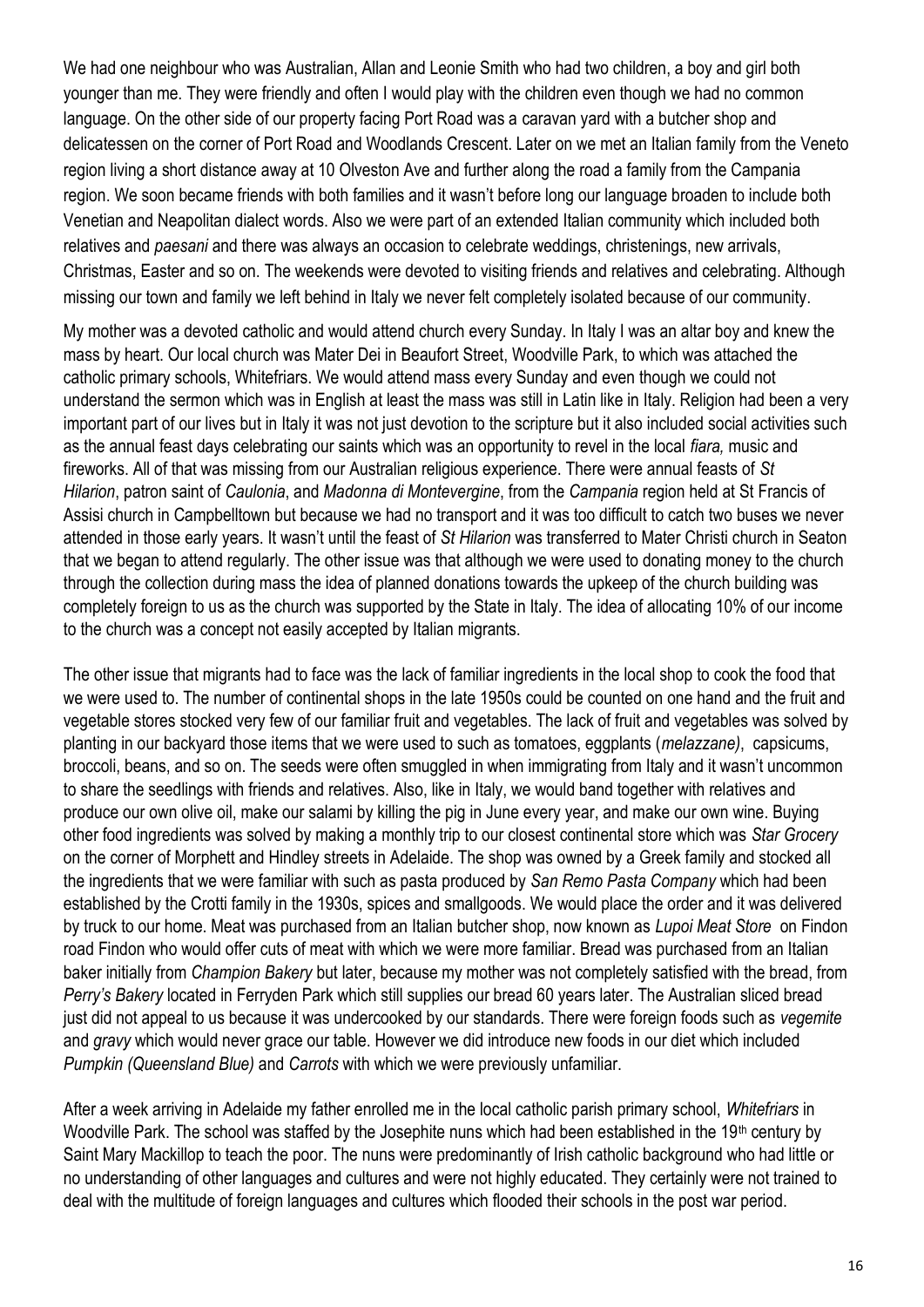I was placed in grade three because of my age and the fact that I was in grade three in Italy. In Italy I was doing well at school and in some subjects like History I was at the top of the class. None of the teachers spoke a language other than English and I was introduced to Josephine Alvino who was a grade ahead of me and whose family immigrated from *Caulonia* and spoke both English and Calabrian dialect to act as my mentor. Until I went to school I had not been exposed to any English at all and one could imagine the bewilderment of a child of nine being placed in a class that was English monolingual. I was unfamiliar with the language, I was unfamiliar with the subjects taught apart from arithmetic and there was no one to explain it to me. There was no assistance with learning English and we were expected to sink or swim. In fact on the second day that I attended school I was expected to line up in the morning and read to the teacher from the school reader. Of course I couldn't read the language and the teacher proceeded to smack the back of my hand with a ruler.

The lack of English impeded my education for many years, in fact almost to the end of my secondary school. The fact I finally mastered the language and was able to advance to tertiary and finally to teach at both secondary and tertiary levels was the result of determination, hard work, and a desire to succeed. The steps in learning a language is the ability to understand the language, both orally and written, then to reproduce it initially verbally and finally written. As I progressed through my education so did my English language skills which resulted in better grades. However, despite this I found it difficult to master the English language and because of this I was not considered to be a good student. In fact, even though I managed to pass my public exams at both Year 10 (Intermediate) and Year 11 (Leaving) the Principal of the school, Brother George, advised my father that it would be better to make me drop out of school and seek work in an unskilled occupation such as the assembly line at General Motors Holden. My father refused and I became even more determined to succeed and study harder. Up to that point I was doing reasonably well in mathematics and science which didn't require complex language to express myself but poorly in English and to a less extent History. What the Principal didn't realise was that during my Year 10 I set myself the task of reading in my own time a book a week in addition to my school work. It took two years before the language that I had exposed myself to would translate into writing complex sentences and which would eventually unlock my ability to express myself fully in written work. The result was that during my Year 12 I was able to top the College in Humanities and did very well in my Year 12 exam (Matriculation) and as a result I was accepted by the University of Adelaide in the Bachelor of Economics. I was able to gain both my degree and Diploma in Education with credits and distinctions and was accepted to enrol in the Masters of Education.

Throughout my years at school it wasn't so much a question of overt discrimination, especially at primary school most of the students were of migrant background and the largest group were of Italian background, it was more a structural discrimination that undervalued our existing knowledge and assumed that we were empty vessels waiting to be filled with Anglo-Saxon values. The education system expected us to become Anglo-Saxons overnight and there were no structures to help us to make the transition. Lack of ability to expressed yourself in English was equated to lack of intelligence and educational ability.

In 1974 I began my teaching career at Adelaide Boys High School (now Adelaide High School) teaching Economics, Accountancy, and History. The school at that time had a large proportion of students of Greek background and many of them weren't expected to succeed in their Leaving and Matriculation exams. I knew exactly how they felt and instead of accepting the general view I set myself the task of preparing them for their exams. I knew that it was not just a matter of learning the subject matter but also to develop skills in expressing themselves to answer the questions in clear English. Much of the year was spent in practising English writing so that by the time the exams were due only one student out of the whole class was able to pass their History and many were able to continue with tertiary studies at the South Australian Institute of Technology. During that year I was studying towards my Masters in Education degree and at the end of the year I was invited by the University of Adelaide to take up a position as Tutor in Sociology of Education in the Department of Education.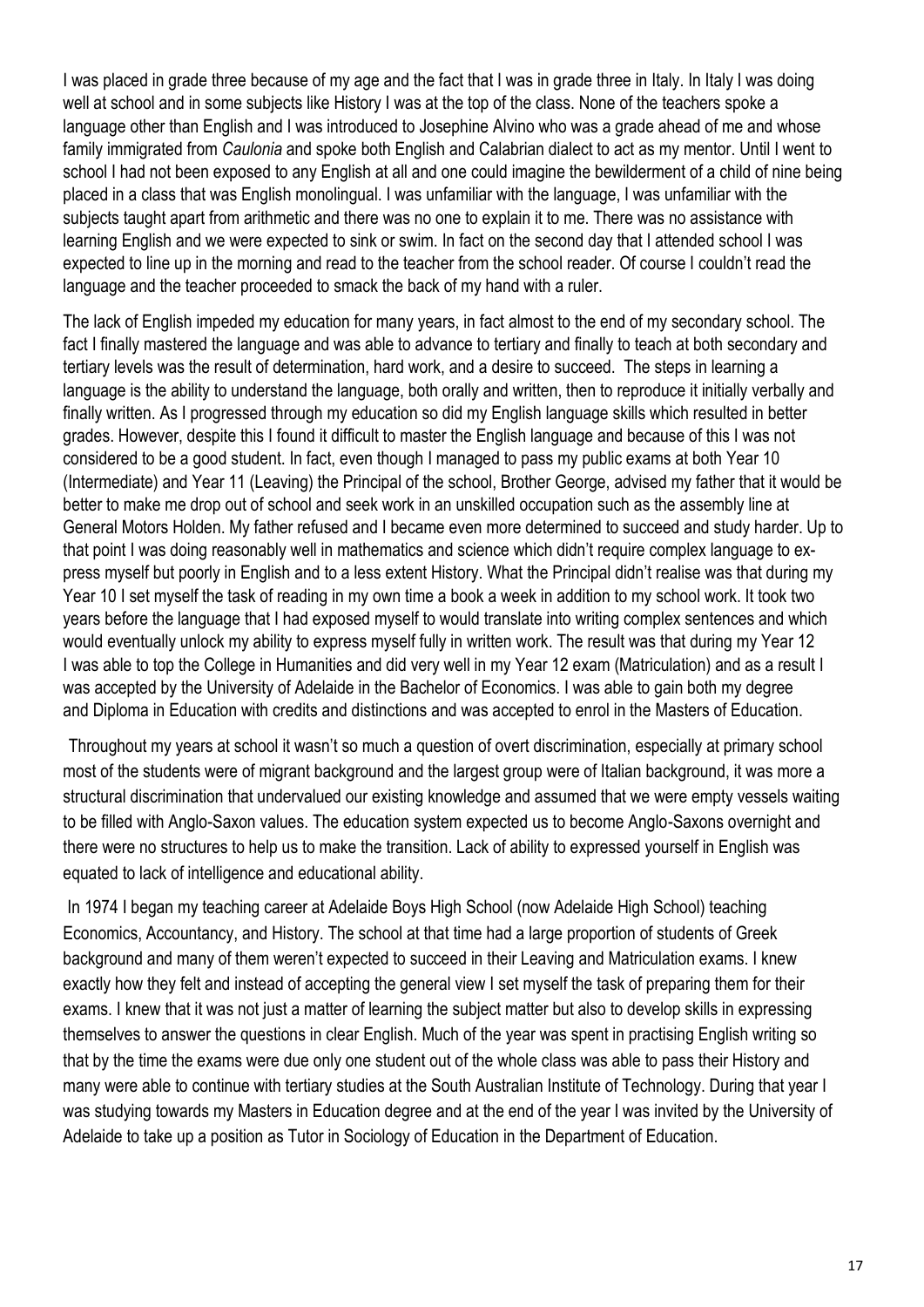Throughout my years at University as an undergraduate I never stopped to think of myself as an Italian. I lived my life surrounded by an Italian family, relatives and friends, eating predominantly Italian food and attended all the celebrations associated with my Italian community. My friends at University came from a variety of backgrounds and ethnic groups and I belonged to a number of student related associations including the Italian Tertiary Students Association which was largely regarded as a marriage bureau with most female students of Italian background hoping to meet a medical or engineering student of Italian background as a future partner. My main concern during those years was to study hard and making sure that I was successful in reaching my goal to get my degree and becoming a teacher. This took a dramatic change during my Diploma of Education year when the question of ethnicity and its influence in education became a central point of my studies in Sociology. My lecturer in the subject was Dr. George Smolicz, who was later to become my mentor, a Polish refugee whose research centred on the concept of a multicultural-multilingual society and believed that education was the key to develop a more accepting society. I devoted most of my Sociology study to this concept and did all my research work to discover the concept of multiculturalism. Suddenly I found an explanation for my own struggles throughout my education and I resolved to dedicate my life to initiate change so that future generations would not be forced to be in a system which regarded them as failures because of their ethnic background.

I seized the opportunity of becoming a staff member of the University as a vehicle to continue my work in ethnicity and to influence the attitudes of future teachers to be more tolerant and accepting of diversity in their classrooms. Being a member of a University had many advantages in propagating new ideas since the ideas were more readily accepted and institutions were more likely to listen. During my time at the University of Adelaide I was also subcontracted to lecture in the Diploma of Interpreters and Translators at the Adelaide College of Advanced Education and preparing Social Workers at the South Australian Institute of Technology. I wrote articles on multiculturalism and multicultural education, wrote letters to the *Advertiser*, our daily newspaper, and addressed conferences.

To influence change the development and communication of new ideas is fundamental but it was also important to organise the community to express their concerns and promoting solutions to solve what they saw as injustices. Therefore I immersed myself in existing Italian groups and help to develop new ones to address specific concerns. In most of these associations I became part of the executive committees and in some cases was elected as president. I was also very prominent as a postgraduate representative on many University committees and worked on many government working parties to advance the multicultural concept. These included the development of the South Australian Multicultural and Ethnic Commission, The Migration Museum and was a member of the State Library Board. Some of the Italian organizations I was involved in included the Italian Education Movement responsible for the introduction of Italian Language programs in primary schools and the initiation of community based Italian language radio programs; the foundation of the South Australian Association of Teachers of Italian; Italian Festival (later to be called Carnevale); Co-ordinating Italian Committee and the Dante Alighieri Society.

At the end of 1980 I was invited by the Catholic Education Office of Victoria to fill the newly created position of Ethnic Schools Liaison Officer. The position was made possible by money allocated from the Report on the Review of Post-Arrival Programs and Services to Migrants (Galbally Report). There were vague guidelines as to what the position entailed so it was left up to me to define my own role. As the majority of ethnic students in catholic primary schools in Victoria were of Italian background and as the Italian Committee of Assistance (Co.As.It.) had already established a model of Insertion Classes in primary schools, I took the opportunity of organizing schools and the parents to access funds to introduce Italian language classes in their school. The model was based on utilizing both Italian and Australian government money to fund the position of Italian teacher and to expose the whole school to the program. This was a variation to the normal after school language programs offered by the majority of groups. During my initial four years in the position I was responsible for the introduction of 27 Italian language programs in catholic primary schools in Victoria concentrating heavily on regional centres. My role involved not only to organize funding but to assist schools to develop Italian language curriculum throughout the school. The majority of my time was spent visiting schools and working with the staff in developing the curriculum